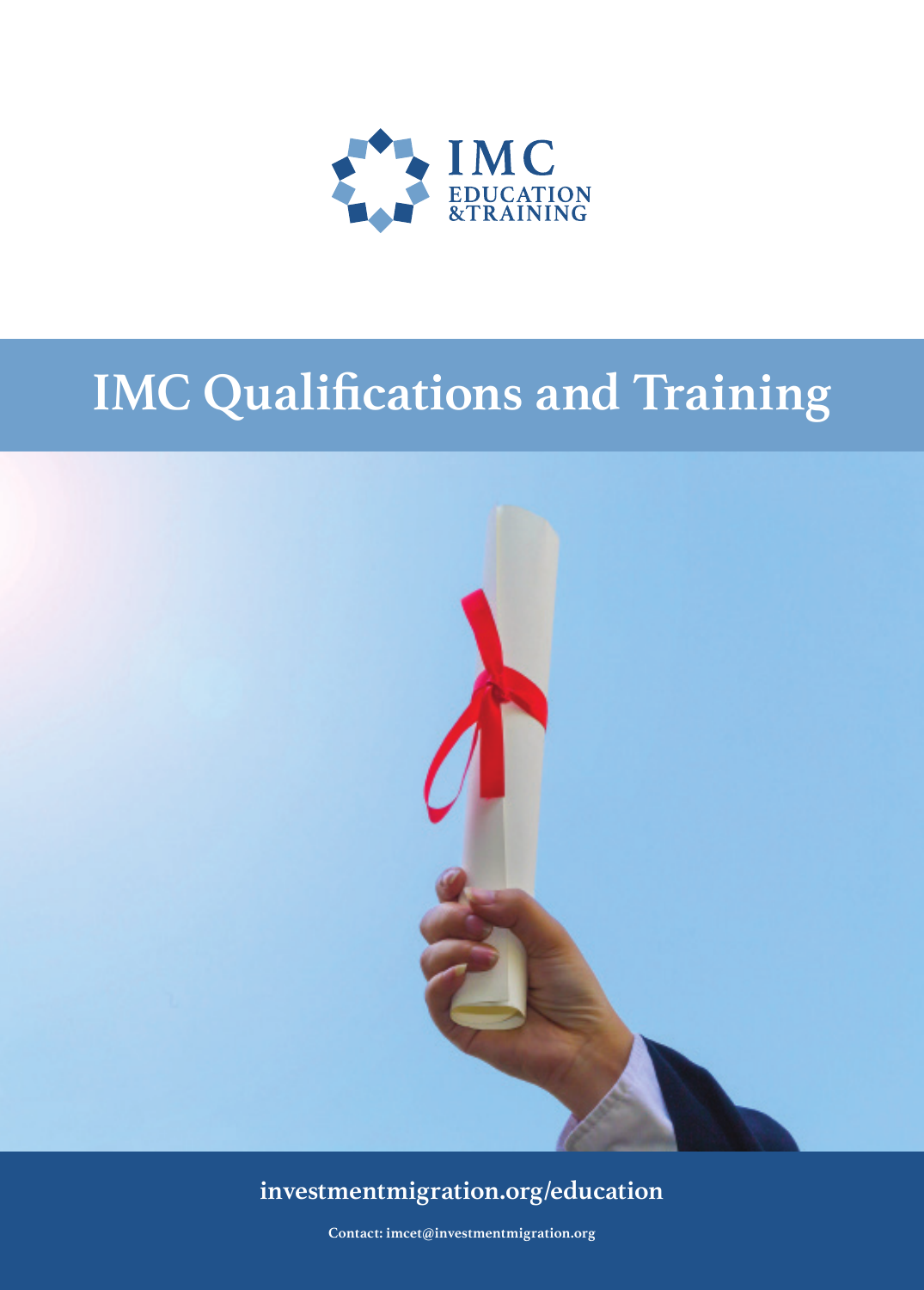

## **Certification in Investment Migration ‑ Cert (IM)**

#### **Overview and Objectives**

The Certification in Investment Migration is an intermediate level course designed to be studied over about 6 months. This practical introduction leads to a professional status with the IMC and is benchmarked at Associate level for those working in the IM industry. This is the first global Investment Migration course of its type - specially designed for those working in the industry. The course is taught online through our custom Learning Management System and includes 5 compulsory modules.

#### **Target Audience**

- All staff working in, allied to, or intending to work in the industry
- **C**> Advisors
- Agents
- **C** Lawyers/paralegals
- **CIP** programme staff
- Regulators and government staff
- **Compliance professionals**
- **S** Financial services practitioners
- **C** Investment advisors

#### **Assessment**

The programme is assessed via:

- Two hour, online, multiple choice test
- **100** multiple choice questions to be answered

#### **Certification and Designation**

Individuals who successfully complete the programme will be awarded the 'IMC Certification in Investment Migration'. The certificate carries with it the designation Cert (IM) and leads to membership of the IMC.

Example designation - Carmen Swift Cert (IM); IMCM (Associate)

#### **Professional Status**

On successful completion of the Certification, Non IMC Members will become eligible for membership of the IMC at Associate level.

#### **How to Apply**

To apply for the Certification in Investment Migration course please go to investmentmigration.org/education to enrol online.

#### **Course Format**

- **Delivered online via an easy to use,** comprehensive Learning Management System (LMS)
- Accessible by a range of mobile and laptop technologies
- Around 6 months to complete the programme
- Comprehensive support materials including:
	- comprehensive module manuals
	- interactive e-learning modules
	- case studies and examples
	- specimen test questions

#### **Entrance Requirements**

Applicants should possess:

- Good educational background
- Ability to complete the readings and comprehend core principles in the English language

#### **Rationale for Taking the Certification**

The IMC Certification is a groundbreaking initiative designed to prepare participants for work in a new and vibrant industry where high professional standards, values and enhanced competencies are required. This certification will:

- Provide verifiable evidence of competency (knowledge, skills and behaviours)
- Provide a practical focus and benchmarking of your work in the industry
- Help you to reduce risk in your firm and enhance the firm's reputation
- Enhance your career prospects
- Keep you abreast of developments in the industry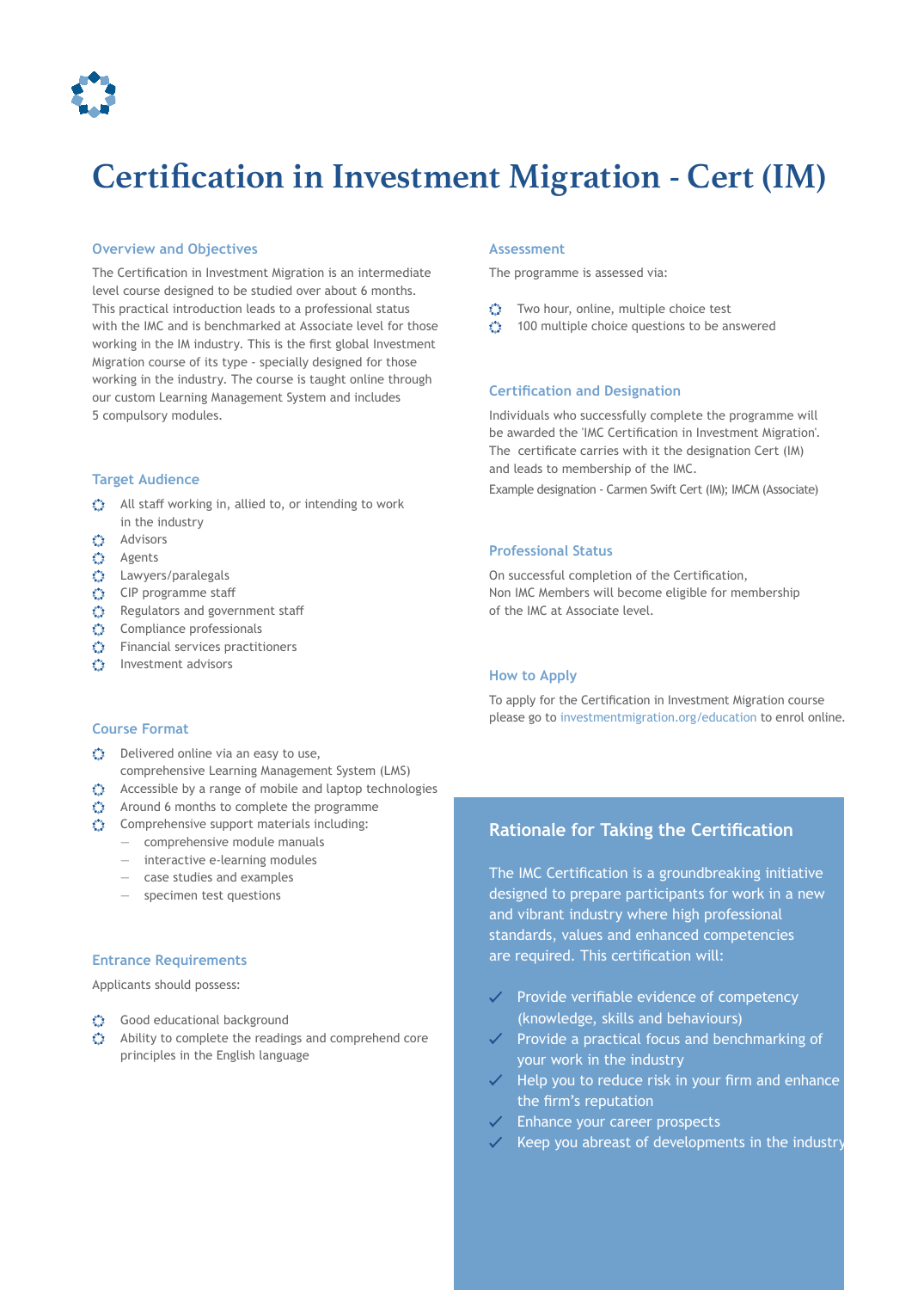

### **Programme Structure / Course Format**



#### **Module 3**

**Anti-Money Laundering (AML) and Financial Crime Prevention (FCP)**

- $\checkmark$  Nature of AML, Terrorist Financing (TF) and Sanctions
- Terrorist Financing
- $\checkmark$ Sanctions
- $\checkmark$  Key International AML and Sanctions Bodies
- Suspicious Activity Reporting  $\checkmark$
- $\checkmark$  Concept of Risk Management
- Bribery and Corruption
- $\checkmark$  Cybercrime

#### **Module 4**

#### **Investor Migration — Know Your Customer (KYC) and Customer Due Diligence (CDD)**

- Generic KYC and CDD
- Customer Due Diligence
- Types of Due Diligence  $\checkmark$
- Politically Exposed Persons
- $\checkmark$ Customer Risk Rating
- CDD Gone Wrong Regulatory Action
- $\checkmark$  Citizenship by Investment and Residence by Investment – the need for CDD
- $\checkmark$  Minimum Standards for Agents

#### **Module 5**

**Personal Data: Management and Protection**

- What is Personal Data?
- $\checkmark$  Principles of Data Protection

Risks Associated with Inappropriate Management of Personal Data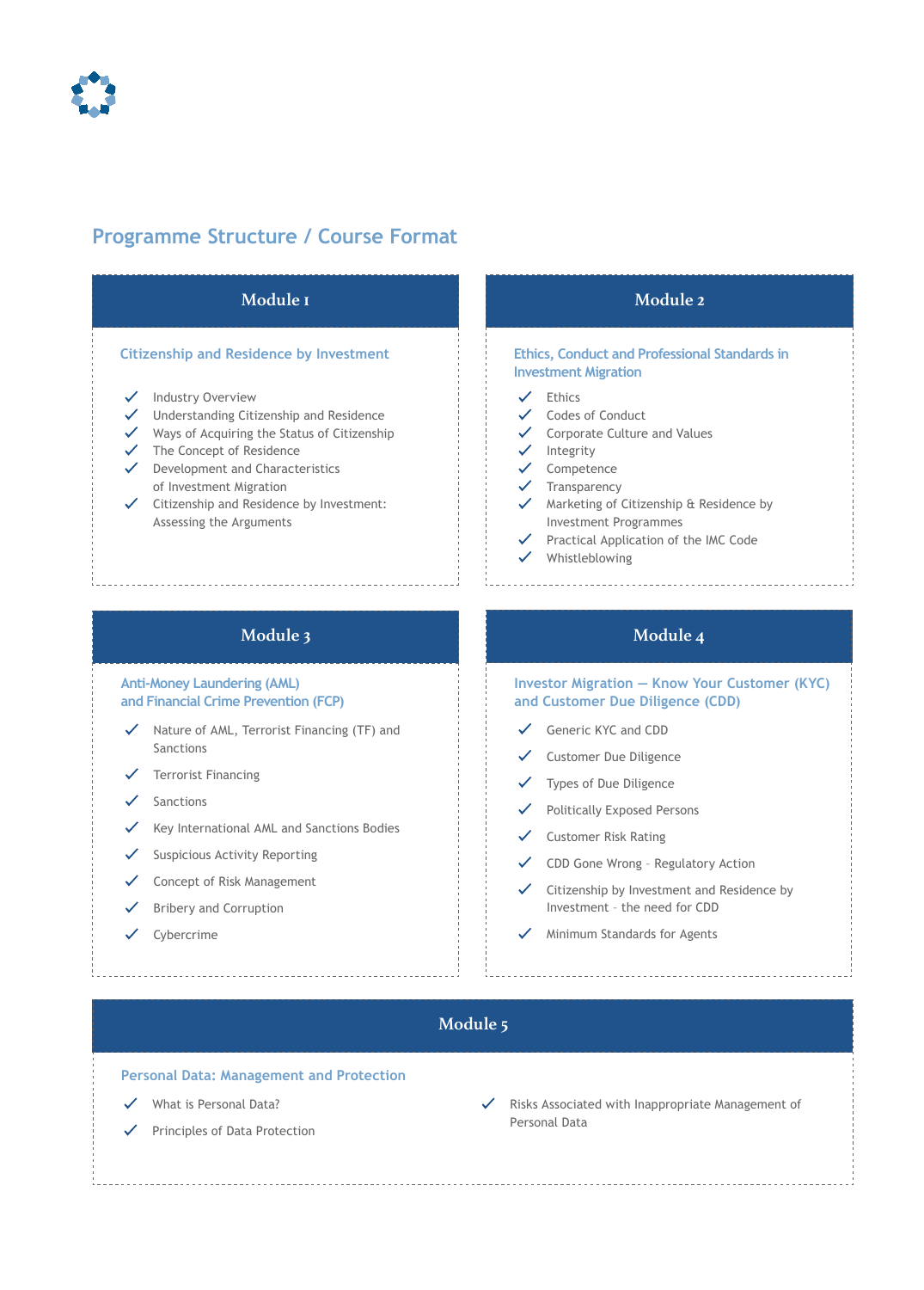

# **New Modules Added to IMCET Portfolio**



**IMCET's training portfolio now consists of 7 specialised modules. Students can choose to createtheir own learning journey through a combination of 3 compulsory and 4 elective modules toconvert successful completion into the renowned 'Certification in Investment Migration' and holdthe designation Cert (IM) and considered a certified IM practitioner.** Students can now also choose to study modules individually at their own leisure in the bite sizeoption – no need to make an outright commitment to the entire course, but still with the optionto graduate as a certified IM practitioner. Speak to us today for more information.

|                              | <b>3 Compulsory Modules</b>                                                                                                                                                                    |                                              | 2 Elective Modules                                                                                                                                                                                        |
|------------------------------|------------------------------------------------------------------------------------------------------------------------------------------------------------------------------------------------|----------------------------------------------|-----------------------------------------------------------------------------------------------------------------------------------------------------------------------------------------------------------|
| $\checkmark$<br>$\checkmark$ | Ethics, Conduct and Professional Standards in<br>IM<br>Anti-Money Laundering and Financial Crime<br>Prevention<br>Investor Migration - Know Your Customer and<br><b>Customer Due Diligence</b> | $\checkmark$<br>$\checkmark$<br>$\checkmark$ | Citizenship and Residence by Investment<br>Personal Data: Management and Protection<br>Demand for Residence and Citizenship by<br>Investment<br>Common Reporting Standard &<br>Mandatory Disclosure Rules |
|                              |                                                                                                                                                                                                |                                              |                                                                                                                                                                                                           |

**Awarded the IMC Certification in Investment Migration, Cert (IM)**